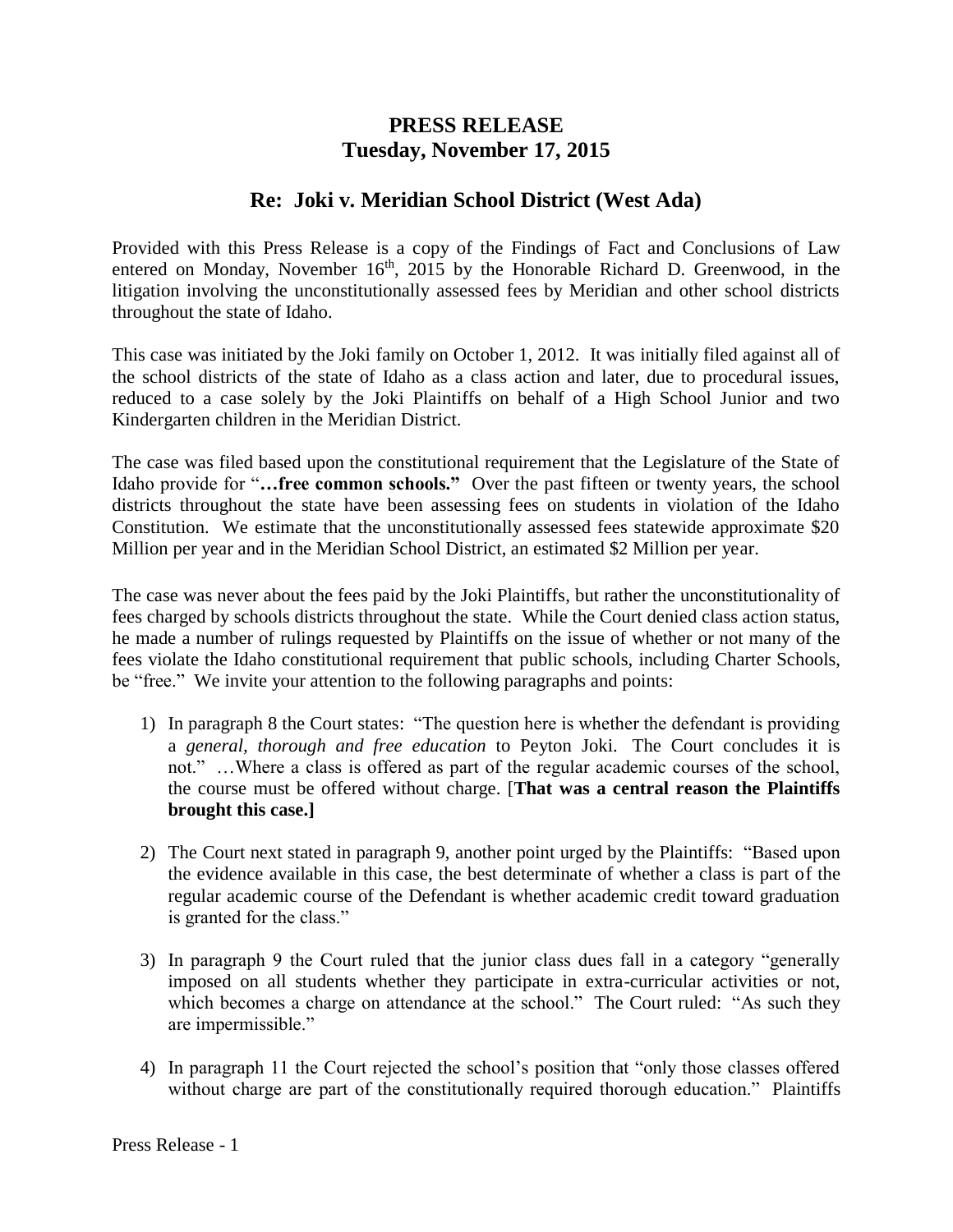made as a major point of their case that families should not be forced to choose whether they can afford to take a course or not and they should not be required to seek charity through a waiver. The Court ruled "The fact that the fees may be waived in the discretion of the principal of the building does NOT render them constitutional." (emphasis supplied)

- 5) The Court ruled that the district was incorrect in its position that the Plaintiffs case should be dismissed because they did not file suit under the Idaho Tort Claims Act because "In this case, the suit is for return of monies unconstitutionally taken in the form of charges for taking a class or attendance at schools. This was a major point in the Plaintiffs case.
- 6) In paragraph 20, the Court rejected the School District's position that it is free to charge for Kindergarten because the school is not required by law to provide Kindergarten. The Court ruled that once the school district decides to offer Kindergarten it is a part of a thorough education.
- 7) In paragraph 21, the Court held that the fees charged for the Kindergarten students were impermissible. (The Court did hold that there was no proof offered that Sara Holt was the mother of her children, but that the fees paid by their grandfather, Russell Joki, should be refunded, but that that payment to Russell Joki will only occur if there is an appeal to this case to the Idaho Supreme Court.)

Although the Court, for procedural reasons, did not grant any injunctive relief against either Meridian (West Ada) School District or any other school district, the above referenced rulings, unless appealed and reversed by the Idaho Supreme Court, state the law which is applicable to all Idaho school districts.

The Joki Plaintiffs included the following as footnotes in their complaint:

<sup>2</sup> Plaintiffs reluctantly bring this action to require that the school districts refund unconstitutional fee charges against the students and their families, but do so with the understanding that the Legislature can remedy the situation by restoring the Sales Tax base and reimburse the school districts for any fees returned to the students through a supplemental appropriation in the 2014 or subsequent Legislative sessions.

<sup>3</sup> The Idaho Supreme Court, in Idaho Schools for Equal Opportunity v. State of Idaho (Dec. 2005) entered Judgment that the then present system of funding schools was deficient to meet the constitutional

mandate required of the Legislature. Now, eight years later, the Legislature has taken no corrective action, and in fact, during that period, other statutes have further debased funding for Idaho's schools.

The Plaintiffs now urge the school districts of the state of Idaho to set an example for their students by honoring the mandates of the Idaho Constitution and further it is our desire that the Legislature of Idaho make up the loss of revenue by complying with the mandate of Article IX, Section 1 of the Idaho Constitution which provides:

**SECTION 1.** LEGISLATURE TO ESTABLISH SYSTEM OF FREE SCHOOLS. The stability of a republican form of government depending mainly upon the intelligence of